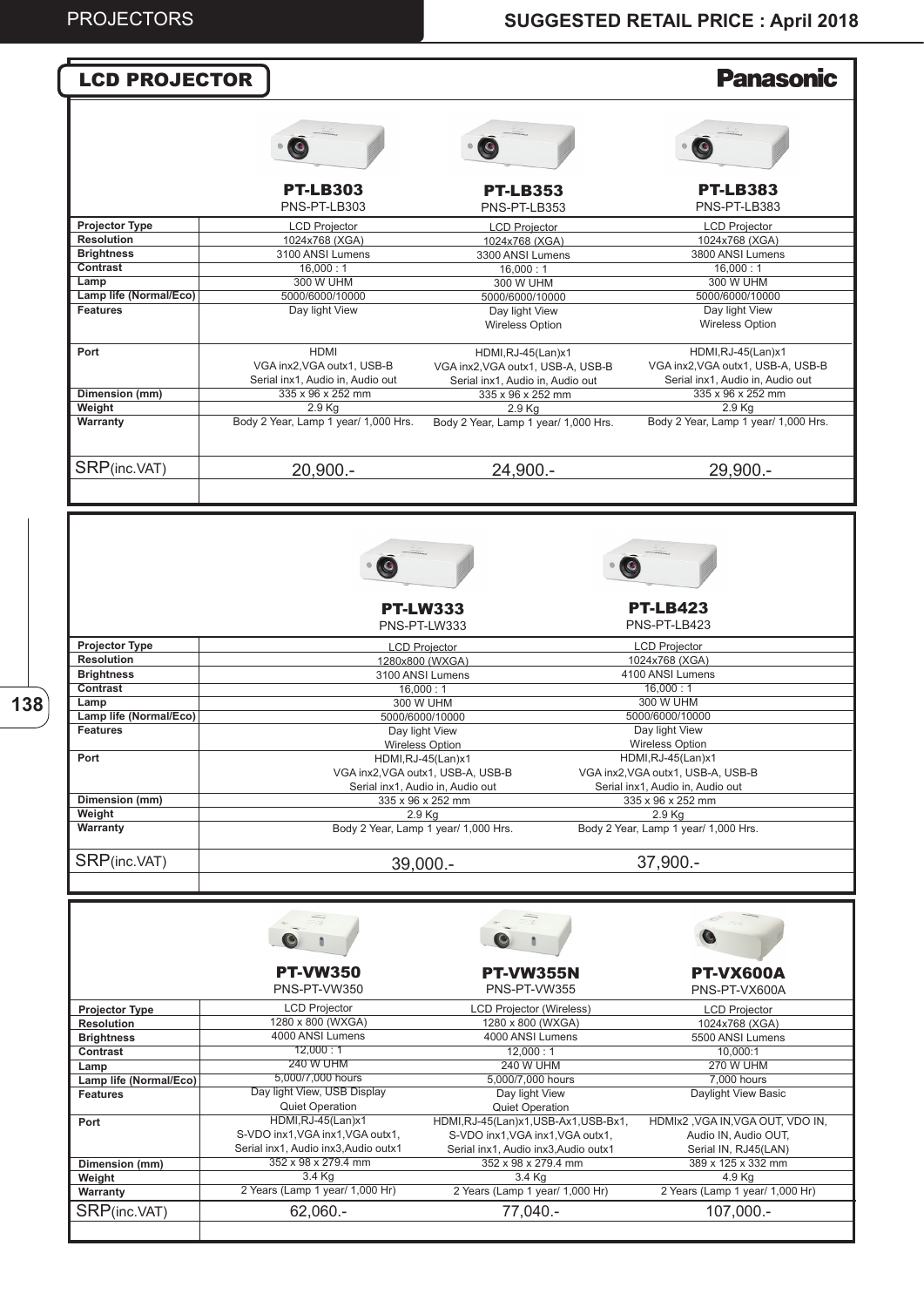## PROJECTORS

|                                           | <b>LCD PROJECTOR</b>                                                                                                       |                                                       | <b>Panasonic</b>                                                     |
|-------------------------------------------|----------------------------------------------------------------------------------------------------------------------------|-------------------------------------------------------|----------------------------------------------------------------------|
|                                           |                                                                                                                            |                                                       |                                                                      |
|                                           |                                                                                                                            |                                                       |                                                                      |
|                                           | PT-VW535NA<br>PNS-PT-VW535NA                                                                                               | <b>PT-VW530A</b><br>PNS-PT-VW530A                     | PT-VZ575NA<br>PNS-PT-VZ575NA                                         |
| <b>Projector Type</b>                     | <b>LCD Projector</b>                                                                                                       | <b>LCD Projector</b>                                  | <b>LCD Projector</b>                                                 |
| <b>Resolution</b>                         | 1280x800 (WXGA)                                                                                                            | 1280x800 (WXGA)                                       | 1920x1200 (WUXGA)                                                    |
| <b>Brightness</b>                         | 5000 ANSI Lumens                                                                                                           | 5000 ANSI Lumens                                      | 4500 ANSI Lumens                                                     |
| Contrast                                  | 10,000:1                                                                                                                   | 10.000:1                                              | <b>270 W UHM</b>                                                     |
| Lamp                                      | <b>270 W UHM</b>                                                                                                           | <b>270 W UHM</b>                                      | 10,000:1                                                             |
| Lamp life (Normal/Eco)<br><b>Features</b> | 7,000 hours<br>Wireless Ready: Miracast,                                                                                   | 7,000 hours<br>Daylight                               | 7,000 hours<br>Wireless Ready: Miracast,                             |
|                                           | Wireless Manager, iOS, Android                                                                                             | <b>View Basic</b>                                     | Wireless Manager,<br>iOS, Android                                    |
| Port                                      | HDMIx2 , VGA IN, VGA OUT, VDO IN,<br>Audio IN, Audio OUT, Serial IN, RJ45(LAN), Audio IN, Audio OUT, Serial IN, RJ45(LAN), | HDMIx2, VGA IN, VGA OUT, VDO IN,                      | HDMIx2, VGA IN, VGA OUT,<br>VDO IN, Audio IN,                        |
| Dimension (mm)                            | USB-A (VZ575NA, VW535NA, VX605)<br>389 x 125 x 332 mm                                                                      | USB-A (VZ575NA, VW535NA, VX605)<br>389 x 125 x 332 mm | Audio OUT, Serial IN, RJ45(LAN)<br>389 x 125 x 332 mm                |
| Weight                                    | 4.9 Kg                                                                                                                     | 4.9 Kg                                                | 4.9 Kg                                                               |
| Warranty                                  | 2 Years (Lamp 1 year/ 1,000 Hr)                                                                                            | 2 Years (Lamp 1 year/ 1,000 Hr)                       | 2 Years (Lamp 1 year/ 1,000 Hr)                                      |
| SRP(inc.VAT)                              | 124,120.-                                                                                                                  | 117,700.-                                             | 155,150.-                                                            |
|                                           |                                                                                                                            |                                                       |                                                                      |
|                                           | <b>PT-VZ570A</b><br>PNS-PT-VZ570A                                                                                          | <b>PT-EZ580E</b><br>PNS-PT-EZ580E                     | PT-EW640E<br>PNS-PT-EW640E                                           |
| <b>Projector Type</b>                     | <b>LCD Projector</b>                                                                                                       | <b>LCD Projector</b>                                  | <b>LCD Projector</b>                                                 |
| <b>Resolution</b>                         | 1920x1200 (WUXGA)                                                                                                          | 1920x120 (WUXGA)                                      | 1280x800 (WXGA)                                                      |
| <b>Brightness</b>                         | 4500 ANSI Lumens                                                                                                           | 5400 ANSI Lumens                                      | 5800 ANSI Lumens                                                     |
| Contrast                                  | <b>270 W UHM</b>                                                                                                           | 5,000:1                                               | 5,000:1                                                              |
| Lamp<br>Lamp life (Normal/Eco)            | 10.000:1<br>7,000 hours                                                                                                    | 335 W UHM<br>4500 hours                               | 335 W UHM<br>4500 hours                                              |
|                                           | Daylight View Basic                                                                                                        | Daylight View Basic, P-in-P                           | Daylight View Basic, P-in-P /                                        |
|                                           |                                                                                                                            |                                                       | Side-by-Side                                                         |
| <b>Features</b>                           |                                                                                                                            | / Side-by-Side                                        |                                                                      |
| Port                                      | HDMIx2, VGA IN, VGA OUT, VDO IN,                                                                                           | HDMI, DVI-D IN, VGA IN x2,                            | HDMI, DVI-D IN, VGA IN x2,                                           |
|                                           | Audio IN, Audio OUT, Serial IN,                                                                                            | Audio IN, Audio OUT, Serial IN,                       | Audio IN, Audio OUT,                                                 |
|                                           | RJ45(LAN)                                                                                                                  | RJ45(LAN)                                             | Serial IN, RJ45(LAN)                                                 |
| Dimension (mm)                            | 389 x 125 x 332 mm                                                                                                         | 530 x 177 x 445 mm                                    | 530 x 177 x 445 mm                                                   |
| Weight                                    | 4.9 Kg                                                                                                                     | 9.8 Kg                                                | 9.8 Kg                                                               |
|                                           | 2 Years (Lamp 1 year/ 1,000 Hr)                                                                                            | 2 Years (Lamp 1 year/ 1,000 Hr)                       | 2 Years (Lamp 1 year/ 1,000 Hr)                                      |
| Warranty                                  |                                                                                                                            |                                                       |                                                                      |
| SRP(inc.VAT)                              | 144,450.-<br><b>PT-DZ21KE</b><br>PNS-PT-DZ21KE                                                                             | 321,000 .-                                            | 214,000 .-<br><b>PT-DZ13KE</b>                                       |
| <b>Projector Type</b>                     | DLP 3chip                                                                                                                  |                                                       | PNS-PT-DZ13KE<br>DLP 3chip                                           |
| <b>Resolution</b>                         | 1920x120 (WUXGA)                                                                                                           |                                                       | 1920x120 (WUXGA)                                                     |
| <b>Brightness</b>                         | 20000 ANSI Lumens                                                                                                          |                                                       | 12000 ANSI Lumens                                                    |
| Contrast                                  | 10,000:1                                                                                                                   |                                                       | 10,000:1                                                             |
| Lamp                                      | 380 W UHM x2                                                                                                               |                                                       | 380 W UHM x2                                                         |
| Lamp life (Normal/Eco)                    |                                                                                                                            |                                                       |                                                                      |
| <b>Features</b>                           | System Daylight View 2,<br>Detail clarity Processor3                                                                       |                                                       | System Daylight View 2,<br>Detail clarity Processor3                 |
| Port                                      | HDMI, DVI-D IN, VGA IN, Audio IN,<br>Audio OUT, Serial IN, RJ45(LAN)                                                       |                                                       | HDMI, DVI-D IN, VGA IN, Audio IN,<br>Audio OUT, Serial IN, RJ45(LAN) |
| Dimension (mm)                            | 620 x 291 x 800mm                                                                                                          |                                                       | 530 x 200 x 548.5 mm                                                 |
| Weight                                    | 43 Kg                                                                                                                      |                                                       | 24 Kg                                                                |
| Warranty                                  | 2 Years (Lamp 1 year/ 1,000 Hr)                                                                                            |                                                       | 2 Years (Lamp 1 year/ 1,000 Hr)                                      |

**139**PROJECTORS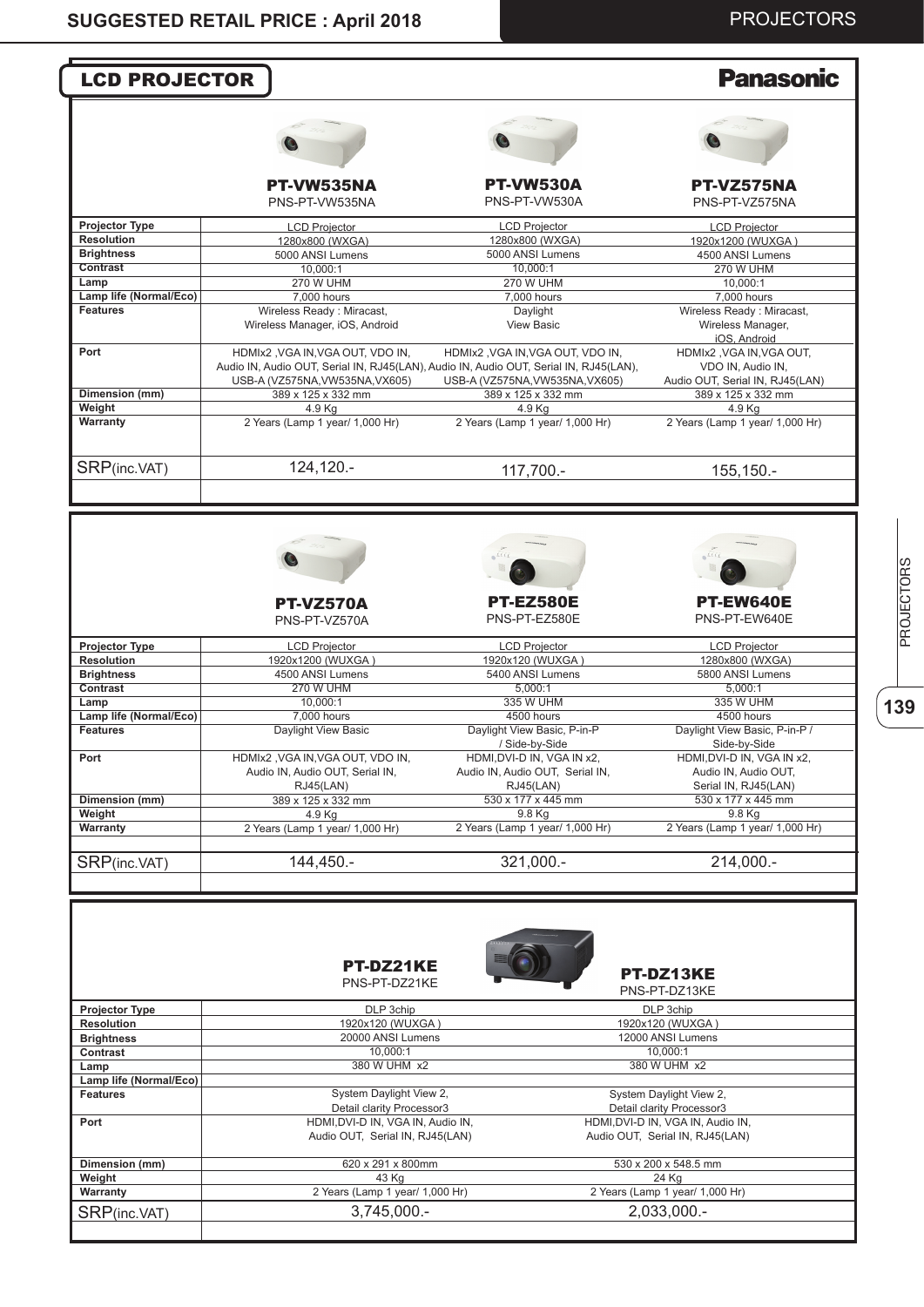**140**

| <b>Acer: PROJECTOR</b>                  |                                                      |                                                |                                                              |
|-----------------------------------------|------------------------------------------------------|------------------------------------------------|--------------------------------------------------------------|
|                                         |                                                      |                                                | มาแทน X135WH                                                 |
|                                         | New                                                  | <b>New</b>                                     |                                                              |
|                                         |                                                      |                                                |                                                              |
|                                         | <b>X1123H</b><br>ACR-MRJPQ11007                      | <b>X1223H</b><br>ACR-MRPR11007                 | <b>X137WH</b><br>ACR-MRJP411006                              |
| <b>Free</b>                             | <b>Screen 70"*70</b>                                 | <b>Screen 70"*70</b>                           | <b>Screen 70"*70</b>                                         |
| <b>Projector Type</b>                   | DLP, Native SVGA (800 x 600)                         | DLP, Native XGA (1,024 x 768)                  | DLP®, Native WXGA (1,280 x 800)                              |
| <b>Brightness</b>                       | 3,600 ANSI Lumens (Standard)                         | 3,600 ANSI Lumens (Standard)                   | 3,700 ANSI (Standard), 2,960 ANSI (ECO)                      |
| Contrast                                | 20,000:1                                             | 20,000:1                                       | 20,000:1                                                     |
| <b>Displayable Colors</b>               | 1.07 Billion Colors                                  | 1.07 Billion Colors                            |                                                              |
| Lamp Life                               | 5,000 Hours (Standard),<br>10,000 Hours (ECO),       | 5,000 Hours (Standard),<br>10,000 Hours (ECO), | 5,000 Hrs(Standard),<br>6,000 Hrs (ECO),                     |
|                                         | 15,000 Hours (ExtremeECO)                            | 15,000 Hours (ExtremeECO)                      | 10,000 Hrs (ExtremeEco)                                      |
| <b>Keystone Correction</b>              | +/-40 Degrees (Vertical), Manual                     | +/-40 Degrees (Vertical), Manual               | +/-40 Degrees (Vertical), Manual                             |
| Input Interface                         | VGA x 1, RCAx1, HDMI x 1,                            | VGA x 1+, RCAx1, HDMI x 1,                     | Analog RGB / Component vdo (D-Sub)X                          |
|                                         | PC Audio (Stereo mini jack) x 1                      | PC Audio (Stereo mini jack) x 1                | 1HDMI X1, PCAudio(Stereo mini jack)x 1                       |
| <b>Output Interface</b>                 | VGA x 1, PC Audio (Stereo mini jack) x 1             | VGA x 1, PC Audio (Stereo mini jack) x 1       | N/A                                                          |
| SRP(inc.VAT)                            | $12,900. -$                                          | $15,900. -$                                    | $19,900. -$                                                  |
|                                         | มาแทน X1278H<br>X1226H (3D)<br>ACR-MRJP411006        |                                                | มาแทน X1378W<br>X1326WH (3D)<br>ACR-MRJP911006               |
| <b>Free</b>                             | <b>Screen 70"*70</b>                                 |                                                | <b>Screen 70"*70</b>                                         |
| <b>Projector Type</b>                   | DLP, Native XGA (1,024 x 768)                        |                                                | DLP, Native WXGA (1,280 x 800)                               |
| <b>Brightness</b>                       | 4,000 ANSI (Standard), 3,200 ANSI(ECO)               |                                                | 4,000 ANSI (Standard), 3,200 ANSI (ECO)                      |
| Contrast                                | 20,000:1                                             |                                                | 20,000:1                                                     |
| <b>Displayable Colors</b>               | 1.07 Billion Colors                                  |                                                | 1.07 Billion Colors                                          |
| Lamp Life                               | 4,500 Hrs (Standard),                                |                                                | 4,500 Hrs(Standard),<br>10,000 Hrs (ECO),                    |
|                                         | 10,000 Hrs (ECO),<br>15,000 Hrs (ExtremeEco)         |                                                | 15,000 Hrs (ExtremeEco)                                      |
| <b>Keystone Correction</b>              | +/-40 Degrees (Vertical), Manual                     |                                                | +/-40 Degrees (Vertical), Manual&Auto                        |
| Input Interface                         | D-sub, Composite Video, S-Video,                     |                                                | D-sub x2, Composite Video x1, S-Video                        |
|                                         | HDMI(MHL), HDMI, PC Audio x2                         |                                                | x1,HDMIx1,HDMI/MHL x1,PC Audio x2                            |
| <b>Output Interface</b>                 | D-Sub x1, PC Audio x1, DC Out x1                     |                                                | D-Sub x1, PC Audio x1, DC Out x1                             |
| SRP(inc.VAT)                            | 29,900.-                                             |                                                | $33,900. -$                                                  |
|                                         |                                                      |                                                | มาแทน X1378W                                                 |
|                                         | <b>William</b>                                       |                                                |                                                              |
|                                         | X1385WH(3D)<br>ACR-MRJL511006                        |                                                | P1150<br>ACR-MRJPK11006                                      |
| <b>Free</b>                             | <b>Screen 70"*70</b>                                 |                                                | <b>Screen 70"*70</b>                                         |
| Projector Type                          | DLP, Native WXGA (1,280 x 800)                       |                                                | DLP, Native SVGA (800 x 600)<br>3,600 ANSI Lumens (Standard) |
| <b>Brightness</b><br>Contrast           | 3,200 ANSI (Standard), 2,560 ANSI (ECO)<br>20,000:1  |                                                | 20,000:1                                                     |
| <b>Displayable Colors</b>               | 1.07 Billion Colors                                  |                                                | 1.07 Billion Colors                                          |
| Lamp Life                               | 4,000 Hrs(Standard),                                 |                                                | 5,000 Hrs (Standard),                                        |
|                                         | 6,000 Hrs (ECO),                                     |                                                | 10,000Hrs(ECO),                                              |
|                                         | 10,000 Hrs (ExtremeEco)                              |                                                | 15,000Hrs(ExtremeECO)                                        |
| <b>Keystone Correction</b>              | +/-40 Degrees (Vertical), Manual & Auto              |                                                | +/-40 Degrees (Vertical), Manual & Auto                      |
|                                         |                                                      |                                                | D-Subx2, Composite, HDMI/MHL, PC Audio                       |
| Input Interface                         | Analog RGB / (D-Sub)X2, (RCA) X 1,                   |                                                |                                                              |
|                                         | S-vdoX1, HDMI/MHL X 1, PC AudioX 2                   |                                                |                                                              |
| <b>Output Interface</b><br>SRP(inc.VAT) | Analog RGB X 1, PC Audio x 1, DC Out x 1<br>24,900.- |                                                | D-Sub, PC Audio x1, DC Out x1.<br>13,900.-                   |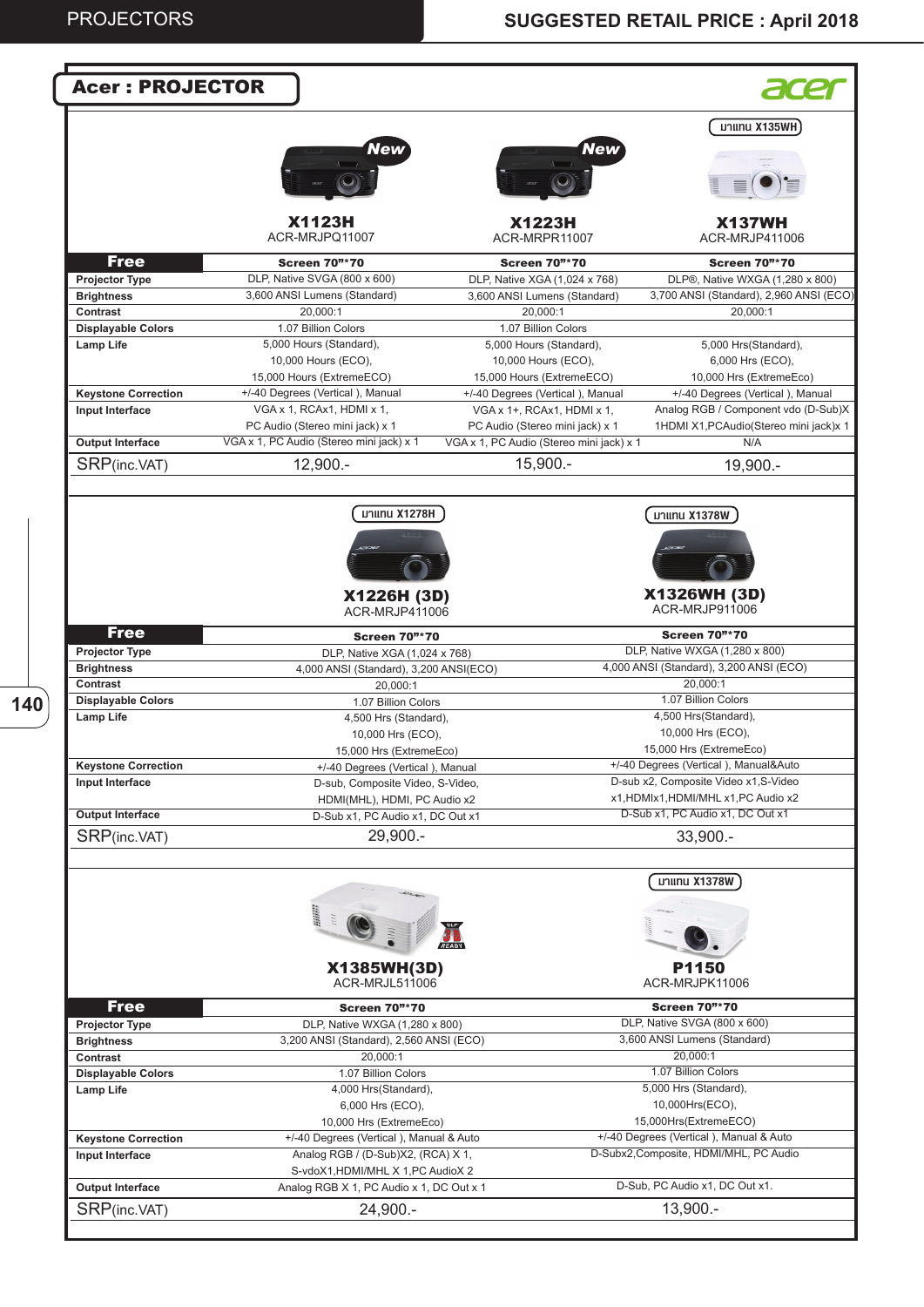## PROJECTORS

| <b>Acer: PROJECTOR</b>                                       |                                                                                                                                                                                                                                                                                                                                                                                                                                                                                                                                                                               |
|--------------------------------------------------------------|-------------------------------------------------------------------------------------------------------------------------------------------------------------------------------------------------------------------------------------------------------------------------------------------------------------------------------------------------------------------------------------------------------------------------------------------------------------------------------------------------------------------------------------------------------------------------------|
| มาแทน X1286                                                  |                                                                                                                                                                                                                                                                                                                                                                                                                                                                                                                                                                               |
|                                                              |                                                                                                                                                                                                                                                                                                                                                                                                                                                                                                                                                                               |
|                                                              |                                                                                                                                                                                                                                                                                                                                                                                                                                                                                                                                                                               |
|                                                              | READY                                                                                                                                                                                                                                                                                                                                                                                                                                                                                                                                                                         |
|                                                              | <b>Acer P1285B(3D)</b>                                                                                                                                                                                                                                                                                                                                                                                                                                                                                                                                                        |
| ACR-MRJPK11006                                               | ACR-MRJM011006                                                                                                                                                                                                                                                                                                                                                                                                                                                                                                                                                                |
| <b>Screen 70"*70</b>                                         | <b>Screen 70"*70</b>                                                                                                                                                                                                                                                                                                                                                                                                                                                                                                                                                          |
| DLP®, Native XGA (1,024 x 768)                               | DLP, Native XGA (1,024 x 768)                                                                                                                                                                                                                                                                                                                                                                                                                                                                                                                                                 |
|                                                              | 3,200 ANSI Lumens (Standard)                                                                                                                                                                                                                                                                                                                                                                                                                                                                                                                                                  |
|                                                              | 17000:1<br>1.07 Billion Colors                                                                                                                                                                                                                                                                                                                                                                                                                                                                                                                                                |
|                                                              | 4,000 Hours (Standard),                                                                                                                                                                                                                                                                                                                                                                                                                                                                                                                                                       |
|                                                              | 6,000 Hours (ECO),                                                                                                                                                                                                                                                                                                                                                                                                                                                                                                                                                            |
|                                                              | 10,000 Hours (ExEco)                                                                                                                                                                                                                                                                                                                                                                                                                                                                                                                                                          |
|                                                              | +/-40 Degrees (Vertical), Manual & Auto                                                                                                                                                                                                                                                                                                                                                                                                                                                                                                                                       |
|                                                              | D-sub x 2, Composite Video, S-Video,                                                                                                                                                                                                                                                                                                                                                                                                                                                                                                                                          |
|                                                              | HDMI/MHL, PC Audio x 2                                                                                                                                                                                                                                                                                                                                                                                                                                                                                                                                                        |
| D-Sub, PC Audio x1, DC Out x1.                               | D-Sub, PC Audio, DC Out; DLP 3D                                                                                                                                                                                                                                                                                                                                                                                                                                                                                                                                               |
|                                                              | $21,900. -$                                                                                                                                                                                                                                                                                                                                                                                                                                                                                                                                                                   |
|                                                              |                                                                                                                                                                                                                                                                                                                                                                                                                                                                                                                                                                               |
|                                                              |                                                                                                                                                                                                                                                                                                                                                                                                                                                                                                                                                                               |
|                                                              |                                                                                                                                                                                                                                                                                                                                                                                                                                                                                                                                                                               |
| Acer P1385WB_WiFi (3D)                                       | <b>Acer A1500</b><br>ACR-MRJN011006                                                                                                                                                                                                                                                                                                                                                                                                                                                                                                                                           |
|                                                              |                                                                                                                                                                                                                                                                                                                                                                                                                                                                                                                                                                               |
| <b>Screen 70"*70</b>                                         | <b>Screen 70"*70"</b>                                                                                                                                                                                                                                                                                                                                                                                                                                                                                                                                                         |
| DLP, Native WXGA (1,280 x 800)                               | 3,100 ANSI Lumens (Standard)                                                                                                                                                                                                                                                                                                                                                                                                                                                                                                                                                  |
|                                                              |                                                                                                                                                                                                                                                                                                                                                                                                                                                                                                                                                                               |
|                                                              | 20,000:1                                                                                                                                                                                                                                                                                                                                                                                                                                                                                                                                                                      |
|                                                              | 1.07 Billion Colors                                                                                                                                                                                                                                                                                                                                                                                                                                                                                                                                                           |
|                                                              | 5,000 Hrs (Standard),<br>6,000 Hrs (ECO),                                                                                                                                                                                                                                                                                                                                                                                                                                                                                                                                     |
|                                                              | 10,000 Hrs (ExtremeECO)                                                                                                                                                                                                                                                                                                                                                                                                                                                                                                                                                       |
|                                                              | +/-40 Degrees (Vertical), Manual                                                                                                                                                                                                                                                                                                                                                                                                                                                                                                                                              |
|                                                              | D-subx2, Composite Vdo, S-Vdo, HDMI,                                                                                                                                                                                                                                                                                                                                                                                                                                                                                                                                          |
|                                                              | (MHL), PC Audiox2D-subx1, PC Audio, DC OutOut                                                                                                                                                                                                                                                                                                                                                                                                                                                                                                                                 |
|                                                              | (5V/1A, USB Mini-B, Internal Port)                                                                                                                                                                                                                                                                                                                                                                                                                                                                                                                                            |
|                                                              |                                                                                                                                                                                                                                                                                                                                                                                                                                                                                                                                                                               |
|                                                              | 28,700.-                                                                                                                                                                                                                                                                                                                                                                                                                                                                                                                                                                      |
|                                                              |                                                                                                                                                                                                                                                                                                                                                                                                                                                                                                                                                                               |
|                                                              |                                                                                                                                                                                                                                                                                                                                                                                                                                                                                                                                                                               |
|                                                              | <b>CONTROLLED</b>                                                                                                                                                                                                                                                                                                                                                                                                                                                                                                                                                             |
| Acer K135i (LED)<br>ACR-MRJKW11004                           | Acer K137i (LED)<br>ACR-MRJKX11004                                                                                                                                                                                                                                                                                                                                                                                                                                                                                                                                            |
|                                                              |                                                                                                                                                                                                                                                                                                                                                                                                                                                                                                                                                                               |
| <b>USB wireless dongle</b><br>DLP, Native WXGA (1,280 x 800) | <b>USB wireless dongle</b><br>DLP, Native WXGA (1,280 x 800)                                                                                                                                                                                                                                                                                                                                                                                                                                                                                                                  |
| 600 ANSI Lumens (Standard)                                   | 700 ANSI Lumens (Standard)                                                                                                                                                                                                                                                                                                                                                                                                                                                                                                                                                    |
| 10,000:1                                                     | 10,000:1                                                                                                                                                                                                                                                                                                                                                                                                                                                                                                                                                                      |
| 1.07 Billion Colors                                          | 1.07 Billion Colors                                                                                                                                                                                                                                                                                                                                                                                                                                                                                                                                                           |
| LED 20,000 Hours (Standard),<br>30,000 Hours (ECO),          | LED 20,000 Hours (Standard),<br>30,000 Hours (ECO),                                                                                                                                                                                                                                                                                                                                                                                                                                                                                                                           |
|                                                              |                                                                                                                                                                                                                                                                                                                                                                                                                                                                                                                                                                               |
| +/-40 Degrees (Vertical), Manual & Auto                      | +/-40 Degrees (Vertical), Manual & Auto                                                                                                                                                                                                                                                                                                                                                                                                                                                                                                                                       |
|                                                              |                                                                                                                                                                                                                                                                                                                                                                                                                                                                                                                                                                               |
|                                                              | P1250<br>Brightness: 3,600 ANSI Lumens (Standard)<br>20.000:1<br>1.07 Billion Colors<br>5,000 Hrs (Standard),<br>10,000Hrs(ECO),<br>15,000Hrs(ExtremeECO)<br>+/-40 Degrees (Vertical), Manual & Auto<br>D-Subx2,Composite, HDMI/MHL, PC Audio<br>16,900.-<br>ACR-MRJLQ11006<br>3,200 ANSI Lumens (Standard)<br>20000:1<br>1.07 Billion Colors<br>4,000 Hrs (Standard),<br>6,000 Hrs (ECO),<br>10,000 Hrs (ExtremeEco)<br>+/-40 Degrees (Vertical), Manual & Auto<br>D-subx2, Composite Video, S-Vdo,<br>HDMI/MHLx2, PC Audiox2<br>D-Sub, PC Audio, DC Out; DLP 3D<br>24,900.- |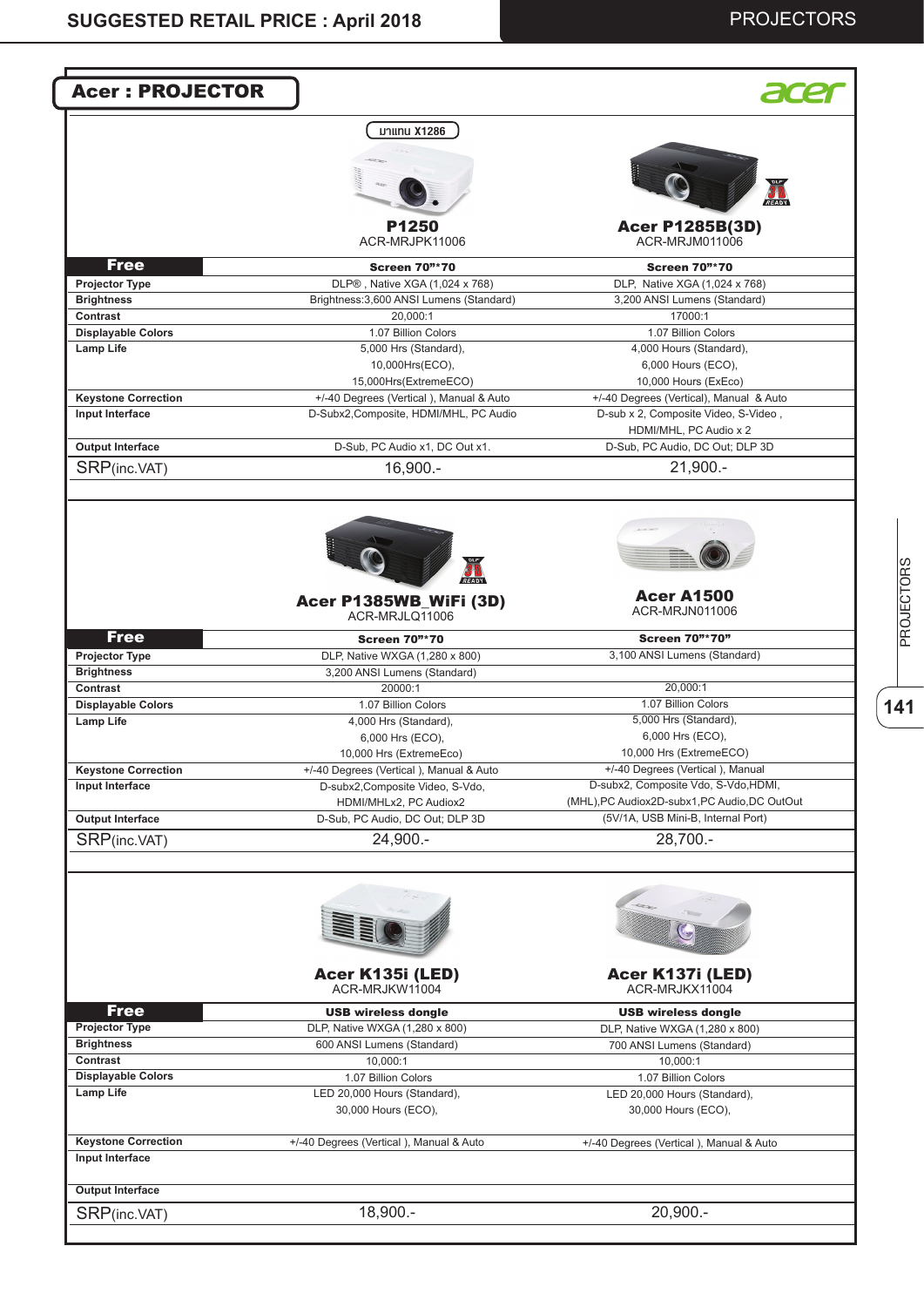|                                                                                                                                                                                                                     | <b>RICOH: PROJECTOR</b>                                                                 |                                                                                                                                                                                                                                                                                                                   | <b>RICOH</b>                                                            |
|---------------------------------------------------------------------------------------------------------------------------------------------------------------------------------------------------------------------|-----------------------------------------------------------------------------------------|-------------------------------------------------------------------------------------------------------------------------------------------------------------------------------------------------------------------------------------------------------------------------------------------------------------------|-------------------------------------------------------------------------|
| ้รับประกัน 3 ปีซ่อมถึงสถานที่                                                                                                                                                                                       | <b>New</b>                                                                              | <b>New</b>                                                                                                                                                                                                                                                                                                        | New                                                                     |
|                                                                                                                                                                                                                     |                                                                                         |                                                                                                                                                                                                                                                                                                                   |                                                                         |
| Model                                                                                                                                                                                                               | <b>PJ S2440</b>                                                                         | PJ X2440                                                                                                                                                                                                                                                                                                          | <b>PJ WX2440</b>                                                        |
| <b>Projector Type</b>                                                                                                                                                                                               | Single-chip DLP                                                                         | Single-chip DLP                                                                                                                                                                                                                                                                                                   | Single-chip DLP                                                         |
| <b>Resolution</b>                                                                                                                                                                                                   | 800 x 600 (SVGA)                                                                        | 1024 x 768 (XGA)                                                                                                                                                                                                                                                                                                  | 1280 x 800 (XGA)                                                        |
| <b>Brightness</b>                                                                                                                                                                                                   | 3,000 lumens                                                                            | 3,000 lumens                                                                                                                                                                                                                                                                                                      | 3,000 lumens                                                            |
| <b>Native /High Contrast</b>                                                                                                                                                                                        | 2,200:1, 10,000:1                                                                       | 2,200:1, 10,000:1                                                                                                                                                                                                                                                                                                 | 2,200:1, 10,000:1                                                       |
| Lamp life                                                                                                                                                                                                           | 4,500 hrs Eco mode 1: 6,000 hrs                                                         | 4,500 hrs Eco1: 6,000 hrs                                                                                                                                                                                                                                                                                         | Standard: 4,500 hrs Eco mode 1: 6,000 hrs                               |
| Port                                                                                                                                                                                                                | Mini D-SUB15pin x 1, RCA x 2,                                                           | Mini D-SUB15pin x 2, RCA x 1,                                                                                                                                                                                                                                                                                     | Mini D-SUB15pin x 2, RCA x 1, HDMI x 1,                                 |
|                                                                                                                                                                                                                     | HDMI x 1, Mini D-SUB 15pin x1,                                                          | HDMI x 1, HDMI (MHL) Type A x 1,                                                                                                                                                                                                                                                                                  | S-Video x 1, HDMI (MHL) Type A x 1,                                     |
| <b>Network</b>                                                                                                                                                                                                      | 3.5mm diameter mini jack x 2                                                            | 3.5mm diameter mini jack x 2                                                                                                                                                                                                                                                                                      | 3.5mm diameter mini jack x 2                                            |
| Projection screen size                                                                                                                                                                                              | 30"-300"                                                                                | RJ-45 x 1, LAN IEEE 802.11a/b/g/n<br>30"-300"                                                                                                                                                                                                                                                                     | RJ-45 x 1, LAN IEEE 802.11a/b/g/n                                       |
| <b>Dimension</b>                                                                                                                                                                                                    | $112.5 \times 50.5 \times 105$ mm                                                       | 297 x 235 x 100 mm                                                                                                                                                                                                                                                                                                | 30"-300"                                                                |
| Weight                                                                                                                                                                                                              | $0.45$ <sub>kg</sub>                                                                    | 3.1 kg                                                                                                                                                                                                                                                                                                            | 297 x 235 x 100 mm                                                      |
| Warranty                                                                                                                                                                                                            | 3 Years Onsite Service                                                                  | 3 Years Onsite Service                                                                                                                                                                                                                                                                                            | 3.1 kg<br>3 Years Onsite Service                                        |
|                                                                                                                                                                                                                     |                                                                                         |                                                                                                                                                                                                                                                                                                                   |                                                                         |
| SRP(inc.VAT)                                                                                                                                                                                                        | $12,000. -$                                                                             | $16,000. -$                                                                                                                                                                                                                                                                                                       | $21,000. -$                                                             |
|                                                                                                                                                                                                                     |                                                                                         |                                                                                                                                                                                                                                                                                                                   |                                                                         |
| <b>Model</b>                                                                                                                                                                                                        | <b>PJ X3351N</b>                                                                        | <b>PJ WX3351N</b>                                                                                                                                                                                                                                                                                                 | <b>PJ WXC1110</b>                                                       |
| <b>Projector Type</b>                                                                                                                                                                                               | <b>DLP</b>                                                                              | <b>DLP</b>                                                                                                                                                                                                                                                                                                        | 0.45" WXGA DMD Chip                                                     |
| <b>Resolution</b>                                                                                                                                                                                                   | 1024 x 768 (XGA)                                                                        | 1280 x 800 (WXGA)                                                                                                                                                                                                                                                                                                 | 1280 x 800 (WXGA)                                                       |
| <b>Brightness</b>                                                                                                                                                                                                   | 3,500 Lumens                                                                            | 3,600 Lumens                                                                                                                                                                                                                                                                                                      | 600 lumens                                                              |
| <b>Native /High Contrast</b>                                                                                                                                                                                        | 13,000:1                                                                                | 13,000:1                                                                                                                                                                                                                                                                                                          | 40,000:1                                                                |
| Lamp life                                                                                                                                                                                                           | 3,500 Hr                                                                                | 3,500 Hr                                                                                                                                                                                                                                                                                                          | 20,000 hrs 30,000 hrs(Eco)                                              |
| Port                                                                                                                                                                                                                |                                                                                         | Mini D-SUB15pin x 1 (Com IN), (Monitor OUT), Mini D-SUB15pin x 1 (Com IN), (Monitor OUT), D-sub 15PIN via adapter cable, HDMI x 1<br>RCA 1pinx1(Vdo), MiniJack x1 (Audio1 IN/OUT) RCA 1pinx1(Vdo), MiniJack x1 (Audio1 IN/OUT)<br>USB-TYPE-minB x1,HDMI(1.4)x1,USB TYPE-A USB-TYPE-minB x1,HDMI(1.4)x1,USB TYPE-A | Available with HDMI Wi-Fi (3rd Party)                                   |
| <b>Network</b>                                                                                                                                                                                                      |                                                                                         | RJ-45 x 1, Competible with IEEE 802.11a/b/g/n                                                                                                                                                                                                                                                                     |                                                                         |
| <b>Projection screen size</b>                                                                                                                                                                                       | 30"-400"                                                                                | 40"-400"                                                                                                                                                                                                                                                                                                          | $25 - 200$                                                              |
| <b>Dimension</b>                                                                                                                                                                                                    | 297 x 235 x 100 mm                                                                      | 297 x 235 x 100 mm                                                                                                                                                                                                                                                                                                | $112.5 \times 50.5 \times 105$ mm                                       |
| Weight                                                                                                                                                                                                              | 3.1 kg                                                                                  | 3.1 kg                                                                                                                                                                                                                                                                                                            | $0.45$ kg                                                               |
| Warranty                                                                                                                                                                                                            | Onsite 3 Years                                                                          | Onsite 3 Years                                                                                                                                                                                                                                                                                                    | 3 Years Onsite Service                                                  |
| SRP(inc.VAT)                                                                                                                                                                                                        | 47,204.-                                                                                | 46,973.-                                                                                                                                                                                                                                                                                                          | $31,720. -$                                                             |
|                                                                                                                                                                                                                     |                                                                                         |                                                                                                                                                                                                                                                                                                                   |                                                                         |
|                                                                                                                                                                                                                     |                                                                                         |                                                                                                                                                                                                                                                                                                                   |                                                                         |
|                                                                                                                                                                                                                     | <b>PJ WX5460</b>                                                                        | <b>PJ WX5461</b>                                                                                                                                                                                                                                                                                                  | <b>PJ HD5450</b>                                                        |
|                                                                                                                                                                                                                     | <b>DLP</b>                                                                              | Single chip DLP                                                                                                                                                                                                                                                                                                   | <b>DLP</b>                                                              |
|                                                                                                                                                                                                                     | 1280 x 800 (WXGA)                                                                       | 1280 x 800 (WXGA)                                                                                                                                                                                                                                                                                                 | 1920 x 1080 (Full HD)                                                   |
|                                                                                                                                                                                                                     | 4,100 Lumens                                                                            | 4,100 lumens                                                                                                                                                                                                                                                                                                      | 3,500 Lumens                                                            |
|                                                                                                                                                                                                                     | 2,200:1 / 10,000:1                                                                      | 2,200:1, 8,000:1                                                                                                                                                                                                                                                                                                  | 2,100:1 / 10,000 : 1                                                    |
|                                                                                                                                                                                                                     | 3,000 Hr                                                                                | Std: 3,000 hrs Eco 1: 6,000 hrs                                                                                                                                                                                                                                                                                   | 3,000 Hr                                                                |
|                                                                                                                                                                                                                     | D-Sub15pin x 2,D-Sub15pin x1,RCA pin x 1<br>,Mini DIN4pin x1,HDMI x1,Mini_Jack x 2(in), | Mini D-SUB15pin x 1, HDMI x 2 (1MHL),<br>S Vdo x 1, Composite (Video) x 1, D-sub15 Mini DIN4pin x1, HDMI x2, Mini_Jack x 1(in),                                                                                                                                                                                   |                                                                         |
|                                                                                                                                                                                                                     | Mini Jack x 1(out), no usb                                                              | (Monitor out) x1, Mini Jack x 3, Mini USB x 1                                                                                                                                                                                                                                                                     | Mini_Jack x 1(out), no usb                                              |
|                                                                                                                                                                                                                     | RJ 45 x 1 (Lan)                                                                         | RJ45 (for control)                                                                                                                                                                                                                                                                                                | RJ 45 x 1 (Lan)                                                         |
|                                                                                                                                                                                                                     | $30" - 300$                                                                             | 40"-300"                                                                                                                                                                                                                                                                                                          | 38"-300"                                                                |
|                                                                                                                                                                                                                     | 314.2 x 223.5 x 101.7 mm                                                                | 314.2×223.5×91.8                                                                                                                                                                                                                                                                                                  | 314.2 x 223.5 x 101.7 mm                                                |
| Model<br><b>Projector Type</b><br><b>Resolution</b><br><b>Brightness</b><br><b>Native /High Contrast</b><br>Lamp life<br>Port<br><b>Network</b><br>Projection screen size<br><b>Dimension</b><br>Weight<br>Warranty | 3.2 kg<br>Onsite 3 Years                                                                | 3.2 kg<br>3 Years Onsite Service                                                                                                                                                                                                                                                                                  | D-Sub15pin x 1, D-Sub15pin x1, RCA pin x 1,<br>3.2 kg<br>Onsite 3 Years |